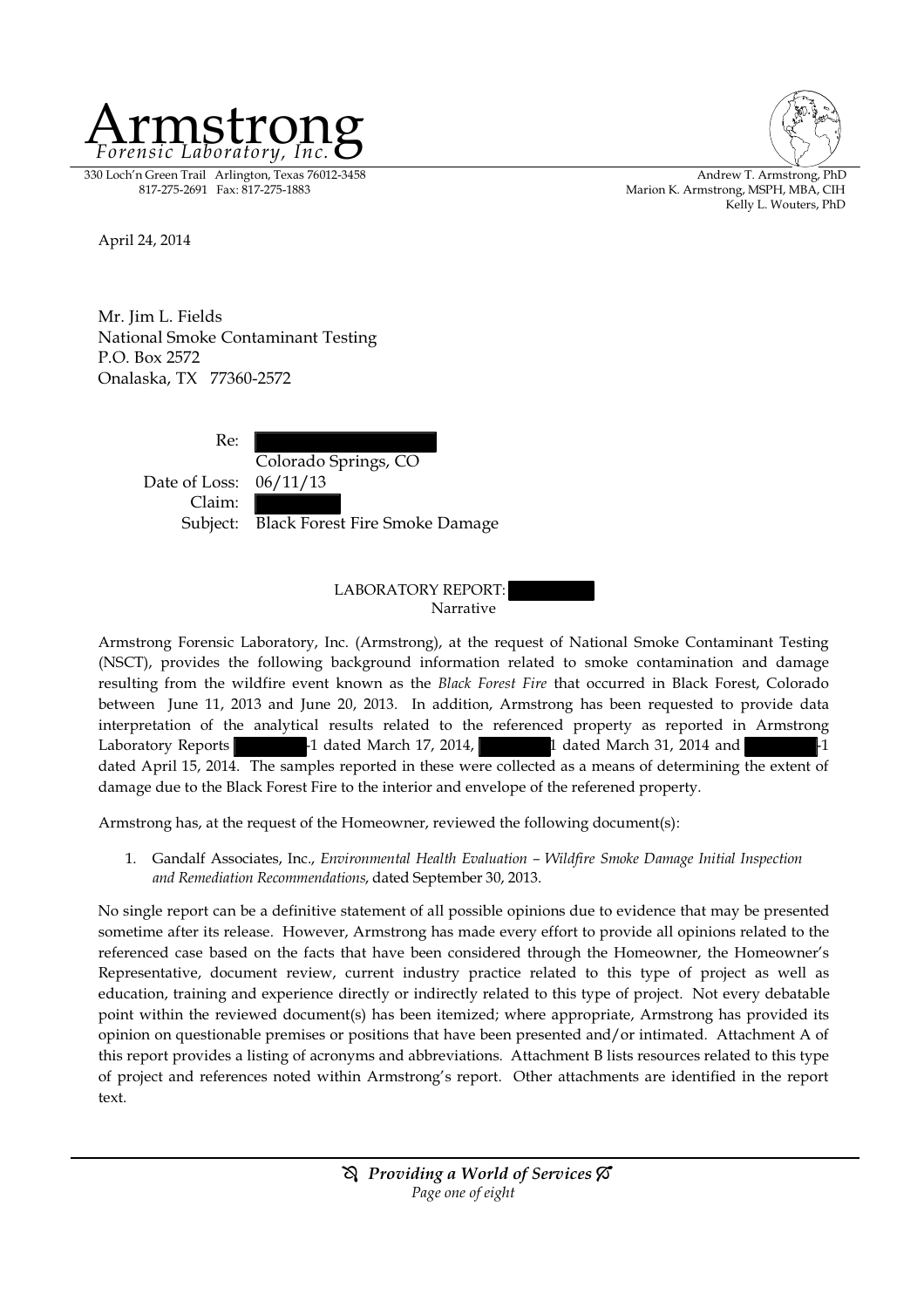Report No: Narrative Page 2 of 8

**Background**

The Black Forest Fire is reportedly still under investigation although the initial 9-1-1 call was about a structure fire. The fire, which began on, or about, June 11, 2013 was reported fully contained on June 20, 2013 (~10 days later). It is known to have burned 14,280 acres of land (22.3 square miles) and destroyed or damaged over 520 residential structures as it spread to the east, north and west. Reports of heavy smoke pushed by the south/south-easterly winds traveled as far north/northwest as Denver, some 40 miles away (Wildfire Today). Figure 1 provides an overview of the area of impact from the fire with the point of origin identified.

The wildfire front (fire front) is the part of a fire where continuous flaming combustion is taking place, where unburned material transitions to active flame or the active flame transitions to burned material. (NWCG) Unless otherwise specified, the fire front is assumed to be the leading edge of the fire; however, a fire may have multiple fronts. As the front moves, the fire heats both the surrounding air and available fuel material through convection and thermal radiation. As the heat intensifies, wood will dry as the internal moisture is vaporized (~100°C or 212°F). The pyrolysis of wood begins at temperatures approaching 230°C (450°F) which releases flammable gases. Finally, wood will begin to smolder at 380°C (720°F) or, when heated sufficiently, will ignite at 590°C (1,000°F). Even before the flames of a wildfire arrive at a particular location, heat transfer from the wildfire front warms the air to 800°C (1,470°F),

The destructive nature of fire extends beyond heat and physical damage. Fires, particularly those involving man-made materials, produce chemicals that are present in the visible (and invisible) smoke. When these chemicals condense or settle onto surfaces they can contribute to its immediate and ongoing deterioration. The type of impacted material will determine the type and rate of the deterioration. Generally, such deterioration is referred to as "corrosion", with "rust", which involves the corrosion of materials made with iron (Fe), being the most common type. Numerous chemical compounds are generated in a fire including, but not limited to: hydrogen cyanide (HCN), hydrochloric acid (HCl), formaldehyde (CH2O), acetaldehyde (C<sub>2</sub>H<sub>4</sub>O), acrolein (C<sub>3</sub>H<sub>4</sub>O) and higher molecular weight decomposition products of polymers. Particulates, such as soot and ash, which are generated by the fire and carried in the smoke, may also cause components to deteriorate. These and many other chemicals generated from a fire can, if left unattended, cause immediate and/or ongoing damage to materials as well as humans.

#### **Smoke Contaminants and Their Impact**

Smoke is a collection of airborne particulates and gases that are emitted during combustion or pyrolysis. It is primarily composed of carbon dioxide  $(CO_2)$ , water vapor  $(H_2O)$ , carbon monoxide  $(CO)$ , and particulate matter but will also contain hydrocarbons and other organics, nitrogen oxides  $(NO_x)$  and trace metals (lead, mercury, etc.). The actual composition of smoke generated during a given event is dependent on the type of fuel; different materials produce different compounds when burned (New York City Department of Health, NYCDH and University of Washington, UofW).

When the material burning contains sulfur  $(S)$ , the smoke will include hydrogen sulfide gas  $(H_2S)$ , sulfur dioxide  $(SO<sub>2</sub>)$ , carbon disulfide  $(CS<sub>2</sub>)$  and thiols. Thiols are particularly problematic because they tend to be adsorbed onto surfaces and will produce a lingering odor. When nitrogen (N) is present, hydrogen cyanide (HCN), ammonia (NH<sub>3</sub>) and nitrogen oxides (NO<sub>x</sub>) will be components of the smoke. Halogenated fuel sources (including polyvinyl chloride (PVC) piping) will result in the production of hydrogen chloride (HCl), halogenated methanes (chloro-, bromo-, etc.) and a variety of other halogenated carbons. Pyrolysis of burning material, especially incomplete combustion or smoldering without adequate oxygen supply, also results in the production of a large amount of hydrocarbons, both aliphatic (methane, ethane, ethylene,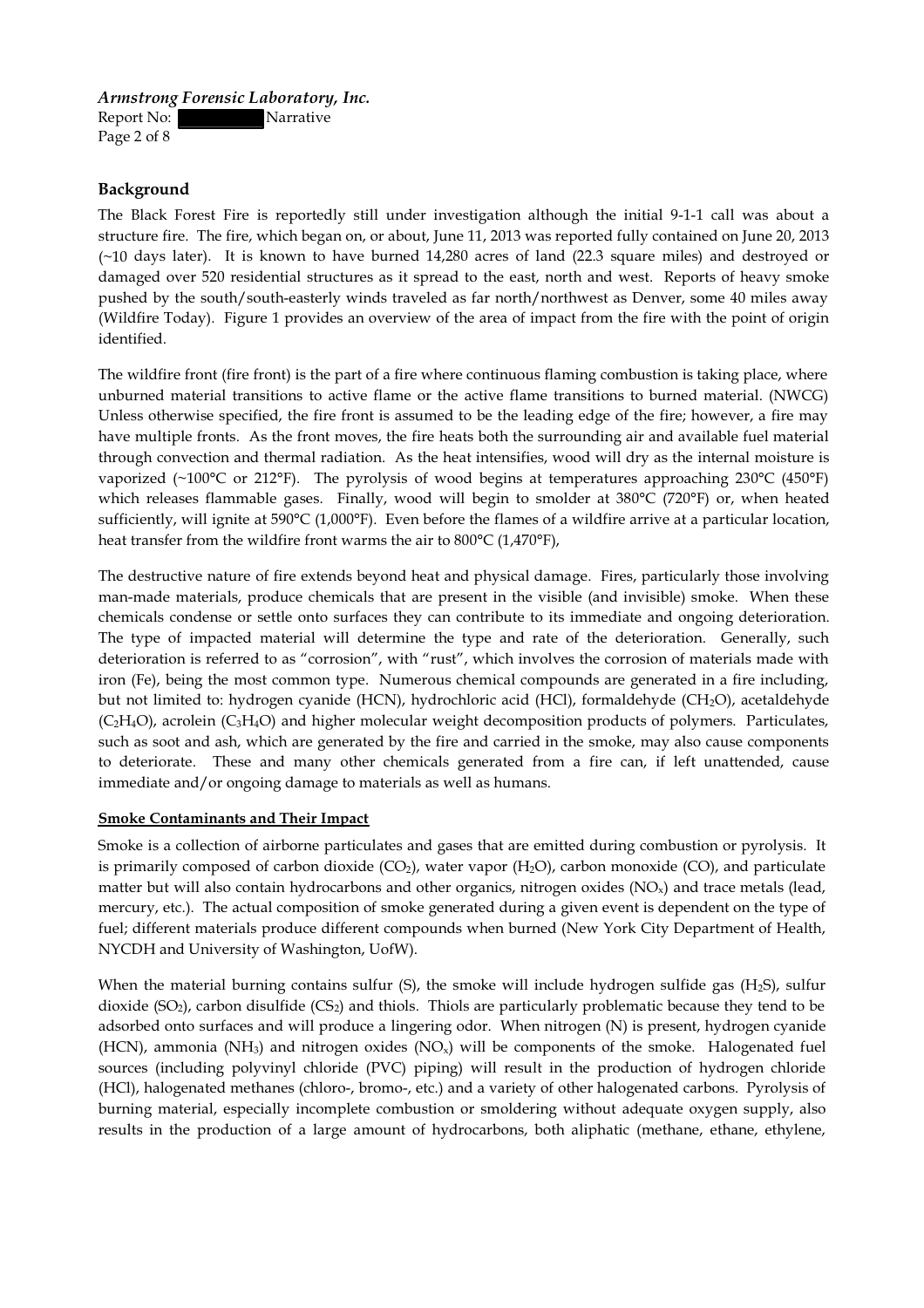Report No: Narrative Page 3 of 8

acetylene) and aromatic (benzene and its derivates, polycyclic aromatic hydrocarbons). Heavier hydrocarbons may condense from the atmosphere as tar; smoke with significant tar content is will appear yellow to brown in color. Additionally, partial oxidation of the released hydrocarbons will yield a wide range of other compounds: aldehydes (e.g. formaldehyde, acrolein, and furfural), ketones, alcohols, and carboxylic acids. (Drysdale, EPA, UofW)

The documentation of the presence of hazardous air pollutants in smoke is well known; the major contaminants are the particulates and carbon monoxide. Thus, the presence of particulate (i.e., soot) generated from the fire are generally the first contaminant for structure evaluation. The most common of the gaseous contaminants after carbon monoxide are acrolein, benzene and formaldehyde (UofW).

The particulate matter of smoke is mostly comprised of carbon (soot). Additional particulate matter will include drops of condensed tar, ash, metal oxides and inorganic salts (ammonium sulfate, ammonium nitrate and sodium chloride). The tiny particles in smoke do get inside structures. "If smoke levels are high for a prolonged period of time, these particles can build up indoors." (EPA, US Forest Service).

As the superheated atmosphere of the fire is transported by the wind, the smoke (particulate and gases) can travel great distances from the source. Wherever the smoke travels to, the cooler temperature of local air and/or surfaces that the smoke comes into contact with causes the particulate and gases to condense out and impact the surface. Upon contacting the surface, the chemicals within the smoke transfer. The corrosive properties of the chemicals will then cause the substance they have contacted to begin decomposing. This decomposition can, depending on the nature and concentration of the smoke, be at a rapid rate. The chemical contaminants are insidious and will be absorbed into the substance, especially clothing, unsealed surfaces, potable water piping, wood, and other porous and semi-porous materials (clothing, fabrics, carpeting, drywall, etc.). Short term impact of these types of contaminants is typically identified through "smoke smell". Although the noxious smoke odor will diminish over time, the damage caused by the contaminants will continue. This absorption is the reason many of these items must be replaced rather than merely cleaned/decontaminated. Intuitively, the closer the cooler surfaces are to the origin of the smoke plume, the higher the deposition concentration will be. As the plume travels away from the origin, dilution will contribute to the reduction – although not elimination – of the particulate and gas contaminants.

Smoke contains a wide variety of chemicals, many of them aggressive in nature. Examples are hydrochloric acid, hydrobromic acid, hydrofluoric acid, sulfuric acid, nitric acid, phosphoric acid, and many others. Such corrosion may not be considered significant for structural materials, but delicate structures, especially microelectronics, are strongly affected. Corrosion of circuit board traces, penetration of aggressive chemicals through the casings of parts, and other effects can cause an immediate or gradual deterioration of parameters or even premature (and often delayed) failure of equipment subjected to smoke. These contaminants, if left unabated, can impact the health of individuals exposed to them even after the fire is suppressed.

Many smoke contaminants are also electrically conductive; deposition of a conductive layer on the circuits can cause crosstalks and other deterioration of the operating parameters or even cause short circuits and total failures. Electrical contacts will be affected by corrosion and by deposition of soot and other conductive particles or nonconductive layers on or across the contacts.

The odors which result from smoke can linger long after the immediate hazard of the fire and the smoke plume. This odor can cause nausea and headaches, respiratory issues, as well as an overall sense of annoyance at the constant smoke irritation for people. The lingering odor persists due to tiny microscopic particles that cling to the available surfaces (walls, furniture, floors, clothing, etc.) (TAMU).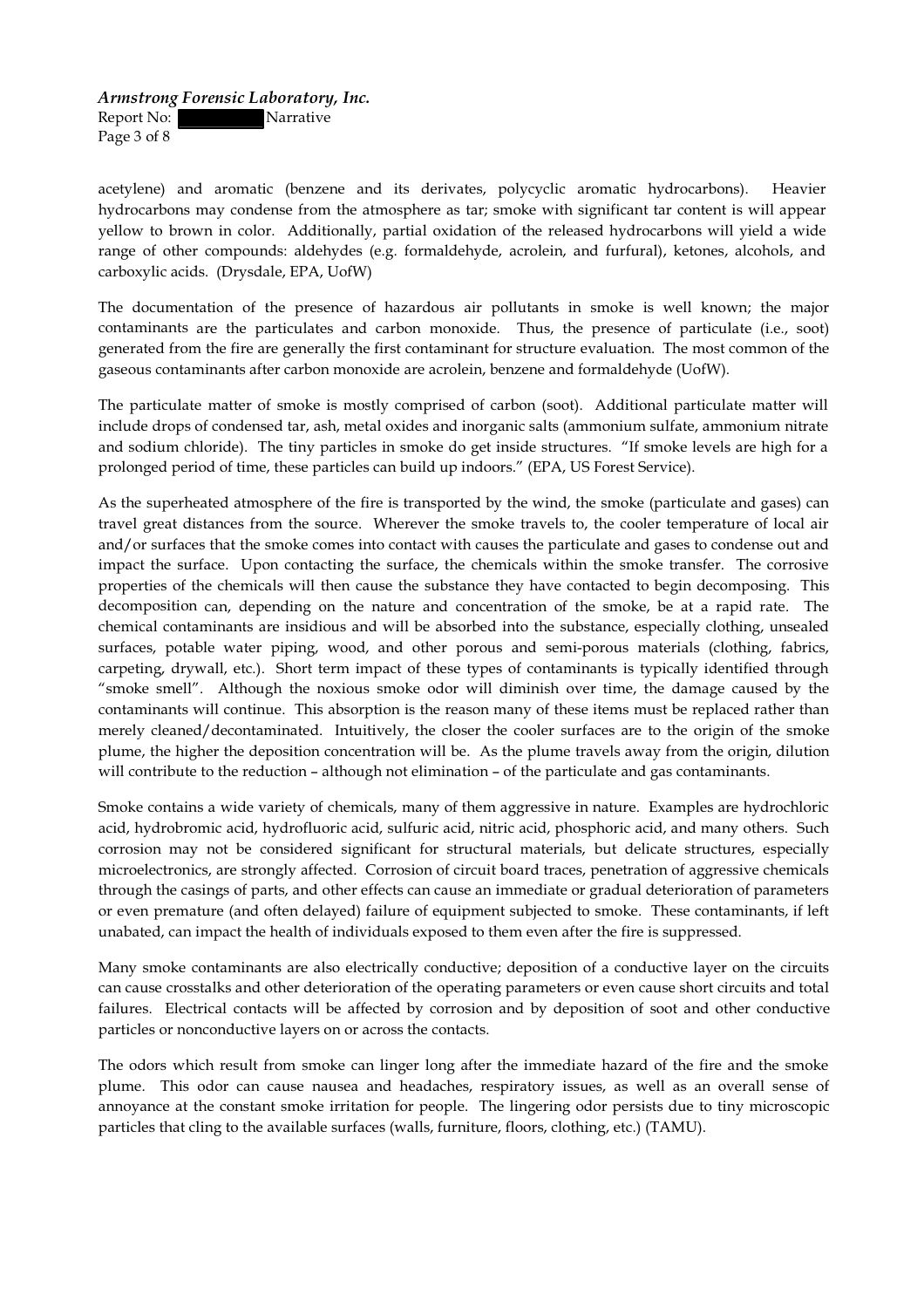Report No: Narrative Page 4 of 8

#### **Smoke Deposition and Sampling Techniques**

There are no regulatory limits established for the presence of airborne contaminants in a residence associated with fire or fire residue. There are regulatory and industry guidelines for exposure to airborne contaminants in the workplace, however, these limits do not apply to residential exposure potential. Some interpretation can be made by reducing the industry limits from the published 8-hour limit to a 24-hour limit.

There are no regulatory limits established for the presence of surface contaminants associated with a fire loss (smoke or soot residue). General industry guidelines for these types of incidents are generally limited if available and the majority of the information deals with time of incident exposure potential rather than residual/post-event exposure potential. Armstrong has, historically, considered the presence of soot on surfaces at semi-quantitative levels of greater than 3% (>3%) in at least one-third of the sample set to be an indication of negative impact due to a fire event and restoration efforts should be considered. For surfaces that have been previously cleaned, there should be no soot/ash present in any of the samples collected. The presence of aldehydes on surfaces at levels ranging from 10 - 25x greater than a blank sample is considered elevated.

Surface vacuum sampling with a cassette filter system is a technique that will lift particulate that is not otherwise adhered to the surface. The technique is generally non-specific and will collect all particulate light enough to be removed through vacuuming. The type of analysis(ses) to be performed will dictate the type of filter to use. Generally, this technique is best used immediately following the smoke contamination event.

Surface tape-lift is a convenient sampling technique that, when properly performed, will effectively collect all deposited particulate from the surface. Care should be taken to avoid lifting the sampled surface (matrix) with the tape. The tape is then mounted on a standard microscopic slide or other appropriate "carrier" for microscopical examination.

Surface swab or wipe sampling is a typical technique that can effectively isolate certain surface contaminants for easy analysis. The surface area sampled can be utilized when comparison to other samples is needed. This is a convenient technique for non-particulate contaminant sampling (acids, aldehydes, etc.).

Each technique has its advantages and disadvantages. The analytical results are reported as qualitative (yes/no), as semi-quantitative relative to all of the surface contaminants identified through the analytical technique selected or, when the surface area is known, as a concentration. It is important to understand the relationship of the sampled surface to the whole area intended to be represented in order to clearly and accurately describe the contamination present. Additionally, surface and airborne samples for the presence of residual acrolein, formaldehyde and anions (chloride, bromide, sulfate, etc.) can be collected for evaluation of smoke contamination.

In general, structures can be assessed for the presence of soot, char and/or ash. For the purposes of smoke residual evaluations, Armstrong uses the following definitions:

- Soot: the black powdery form of carbon produced when coal, wood, or oil is burned. Soot includes spherical particles of carbon that are produced by a flame as a result of incomplete combustion.
- Char: material that has become blackened by burning or scorching. Char includes particles of burned carbon material that have retained some of their original morphology.
- Ash: the grayish-white to black powdery residue left when something is burned.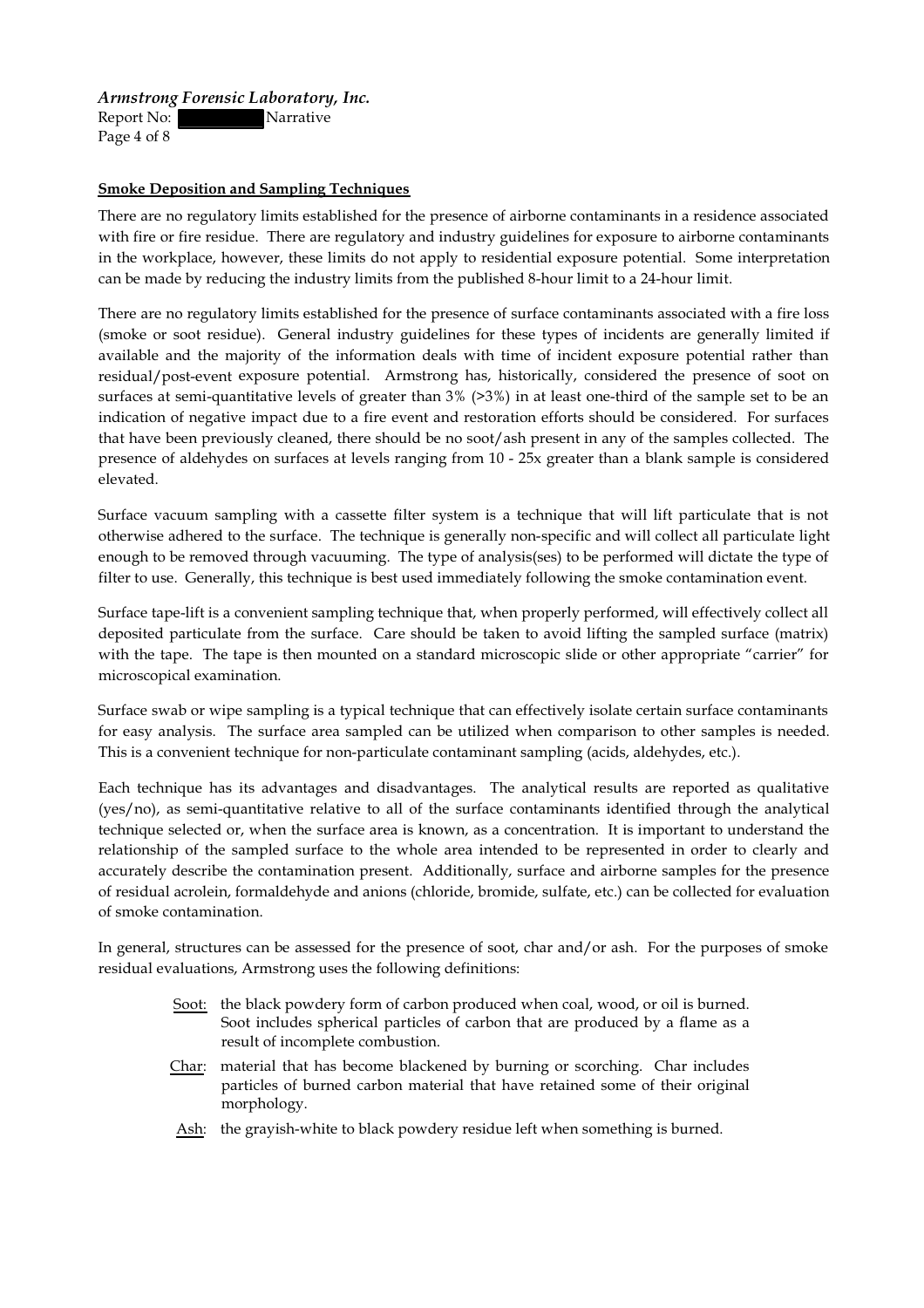Report No: Narrative Page 5 of 8

#### Smoke: the collection of airborne solid and liquid particulates and gases emitted when a material is burned; generally comprised of soot, ash and charred particulate.

Based on Armstrong's experience and training, soot is best viewed using a compound microscope with a total magnification of 400x and an oblique light source. Soot particles are typically 10 – 100 nanometer (nm) in diameter (Drysdale, D. "An Introduction to Fire Dynamics" Wiley and Sons, 1985) and clumps are formed that are generally one  $(1)$  micrometer  $(\mu m)$  in size. Armstrong's standard operating procedure for analysis for the presence/absence of soot was developed following formal training through the McCrone Research Institute (McCrone). McCrone is an internationally recognized training provider in the field of microscopical examination located in Chicago, Illinois.

Surface evaluation for the presence of soot, char, ash, and smoke is typically conducted using tape lift sampling technique. Surface wipe sampling for the presence of aldehydes may provide some information regarding the extent of damage for structures with visible or limited fire damage (i.e., char). Aldehyde interpretation is based on direct comparison of the blank, results of samples from areas with visible char, and results of samples from areas with no visible char. In general, sample results for aldehyde evaluation collected from non-visible char areas greater than 25x the blank may be considered elevated. For structures with potential health concern of the occupant(s), 10x the blank result may be considered elevated.

## **Information Regarding the Residential Structure and Document Review**

Based on review of the Gandalf Associates, Inc. report:

- The subject property is a structure with an unfinished basement and attached garage.
- Evacuation of the structure was on June 11, 2013.
- The Homeowner did not return to the structure until July 28, 2013 following reported cleaning of the structure and its contents.
- · Upon re-occupancy of the structure, the Homeowner observed evidence of corrosion on a number of items as well as a "pungent" odor.
- Gandalf reports a "very noticeable smoke odor present" which is reported to have been perceived to be a cigarette smoke odor, however, no visible staining or yellowing of the walls, ceiling or the furnishings was noted. No samples for the presence of cigarette by-products were reportedly collected.
- · Two (2) composite vacuum samples were collected and the results reported as no detectable soot or ash/char. No specific information related to the locations sampled for the composite samples was provided.
- The analytical laboratory reported pH results for the two (2) composite samples presented.
- Gandalf Associate's concludes that there was no reason to require the additional decontamination of either the home or the contents of the home with regard to wildfire-smoke related concerns.
- · Gandalf Associate's inspection was conducted on September 3, 2013.

Contrary to Gandalf Associate's conclusion and based on the analytical data presented in Armstrong Laboratory Reports -1, 1 and -1, it appears that the restoration efforts were not effective, complete or extensive enough to return the structure to a pre-loss condition. Following restoration of smoke contamination that includes surface cleaning, there should be no evidence of soot, char or ash. Surface sampling indicates that an excessive amount of char is present.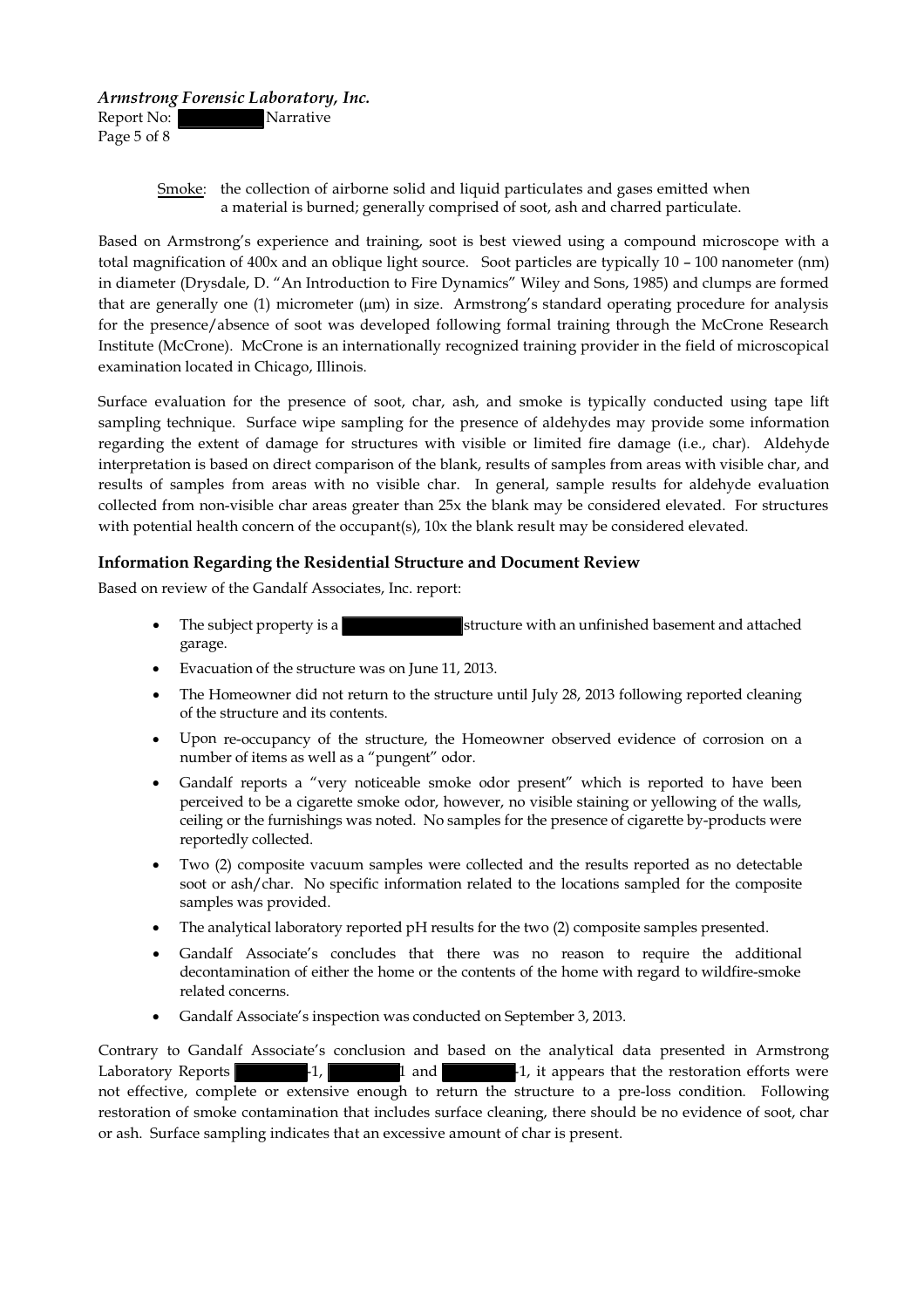Report No: Narrative Page 6 of 8

As noted previously, the chemical contaminants produced during a wildfire (including soot, char, ash, formaldehyde, acrolein, hydrogen chloride, and other corrosive contaminants) will, upon condensation or settling, transfer to the surfaces contacted. The corrosive properties of these contaminants will begin to damage and decompose the materials contacted. These chemical contaminants are insidious and will be "absorbed into the substance, especially clothing, unsealed surfaces, potable water piping, wood, and other porous and semi-porous materials", such as clothing, fabrics, carpeting, drywall, etc. Short term impact of these types of contaminants is typically identified through "smoke smell". Although the noxious smoke odor will diminish over time, the damage caused by the contaminants will continue. This absorption is the reason many of these items must be replaced rather than merely cleaned/decontaminated.

It is important to note that cigarette smoke does not generate airborne carbon particulate (soot) similar to smoke due to fires. Cigarette smoke is a combination of a number of chemicals within a moist, heated volume of air. It is the condensation of the moisture in the heated air that appears as white "smoke" when exhaled. Surface discoloration due to cigarette smoke appears as a pale yellow to orange discoloration due to nicotine. Generally this discoloration is localized to the surfaces in the immediate area(s) where smoking is performed. Gandalf Associates makes the point that no visible staining or yellowing of the walls, ceilings or furnishings. It can be presumed that no ashtrays or other evidence of tobacco use was noted during the September 2013 inspection.

The inclusion of a laboratory pH analysis is not fully understood, nor does the Gandalf report explain its importance. The assessment/sample collection was completed three (3) months after the wildfire incident and after, what Gandalf Associates qualifies as "professional", cleaning. Any pH readings would not be expected to be related to soot contamination or fire retardant contamination. Moreover, collecting and submitting pH samples to the laboratory further compromises the sample results as pH is a parameter typically collected in the field on a liquid.

The Gandalf Associate report does not adequately address the issue of observed corrosion and the impact wildfire smoke will have on a variety of materials and products, particularly electronics.

#### **Armstrong's Recommendations,Opinions and Conclusions**

There is no disagreement that the subject property was negatively impacted by 2013 Black Forest Fire Event. Surface samples collected from areas within the subject property by NSCT confirm the presence of smoke contamination continues to be an issue following reported "professional" cleaning of the property and the contents. Without proper remediation, neutralization and replacement of impacted materials, damage will continue.

It is likely, based on the proximity of the Wildfire Event, that smoke including particulate and noxious fumes and gases infiltrated the exterior wall cavities of the structure and became imbedded in the building materials, including the insulation material as well as infiltrated the interior of the structure. Figure 2 provides an overview of the approximate location of the Subject Property, the Wildfire Event point of origin and the environmental damage identifiable at the time the image was taken. There are no readily available studies to demonstrate the absence of short or long-term negative impact on building materials and contents. On the contrary, there are studies that demonstrate the components of smoke generate highly reactive contaminants including acid gases, aldehydes and other components that have been shown to be detrimental to building materials and other items including furniture, flooring, clothing, electronics, etc. A professional remediation effort should be thorough and extensive.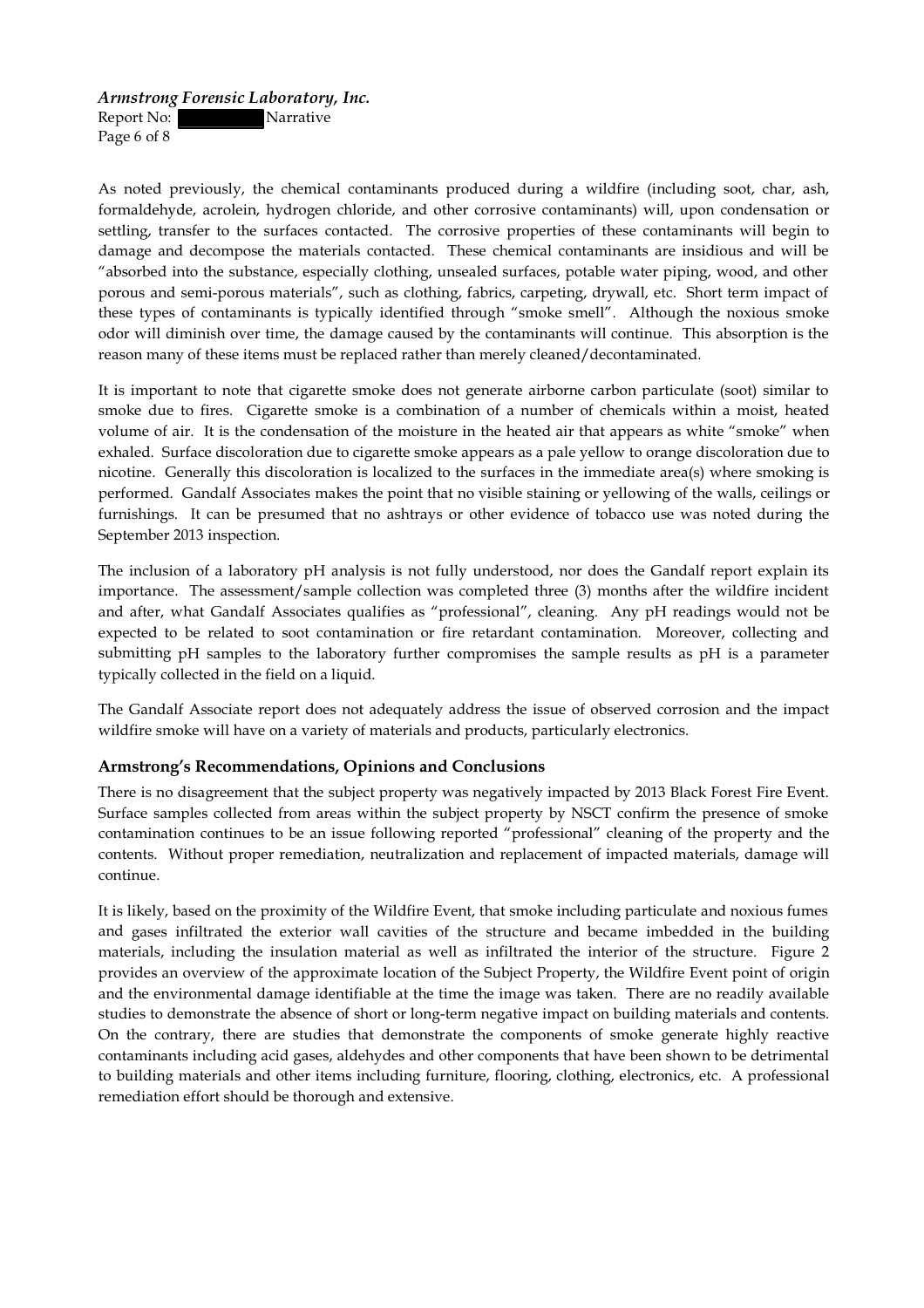Report No: Narrative Page 7 of 8

Armstrong's opinion and recommendations are made without regard to coverage. The Insurance Carrier determines coverage and any issues related to coverage are the responsibility of the Insured and the Carrier. Armstrong's opinion and recommendations are based, in part, on information obtained from incident report(s), the on-site inspection report and/or analytical results, and/or other documents provided to Armstrong. Due to the length of time between the Wildfire Event of June 2013 and any recent inspections, the presence of certain damage indicators may be reduced or non-detectable. This does not diminish the necessary and appropriate activities that should have been undertaken at the time of initial restoration.

- Based on information provided to or obtained by Armstrong, was was downwind of the Black Forest Fire for an extended period of time.
- The impact of the smoke plume within the structure is detectable.
- Restoration efforts, including cleaning, should have been conducted in a reasonable period following the fire event and should have included:
	- o Surface cleaning of structure throughout the interior including flooring materials.
	- o Replacement of attic insulation materials.
	- o Cleaning of contents within structure at the time of the event.
	- o Cleaning and disinfection of the HVAC System.
	- o Evaluation for the need to repaint ceilings and walls due to the significance of the smoke damage based on proximity to the Wildfire Event.
- The use of ozone generators to reduce/eliminate air contaminants is not recommended. These types of units (ozone generator, energized oxygen generator, pure air generators, etc.) produce ozone (intentionally/unintentionally) that will react with chemical components in the air. The issue is, the concentration of ozone necessary to effectively "clean" the air exceeds the recommended exposure limit for the compound and at this concentration will react with human tissue including lung tissue, mucous membrane, etc. Use of this type of equipment should be limited to non-occupied structures and the area completely aired out before re-occupancy.
- Due to the continued presence of smoke contaminants within | proper and effective restoration is necessary.
	- o Cleaning of contents within the structure.
	- o Surface cleaning of all walls, ceilings, floors. Consideration of sealing the building materials should be made to eliminate the potential for smoke contaminants to become entrained into the occupied space. Where appropriate, ceilings and walls may need to be repainted to eliminate the visual impact of the smoke residue.
	- o Replacement of any carpeting, including carpet pad, due to the length of time exposed to smoke contaminants.
	- o Depending on the type of attic insulation material: remove and replace blown in or rolled insulation materials; foam-in-place type insulation materials may need to be encapsulated.
	- o Clean and disinfection the HVAC system thoroughly and effectively to eliminate the detected smoke residue.

#### **Closing**

This Report has been prepared for the exclusive use of the Client identified on the cover page. This Report, as the work product of Armstrong's professional services, may not be altered after final issuance. The findings in this Report are based on information derived from document review and/or other services as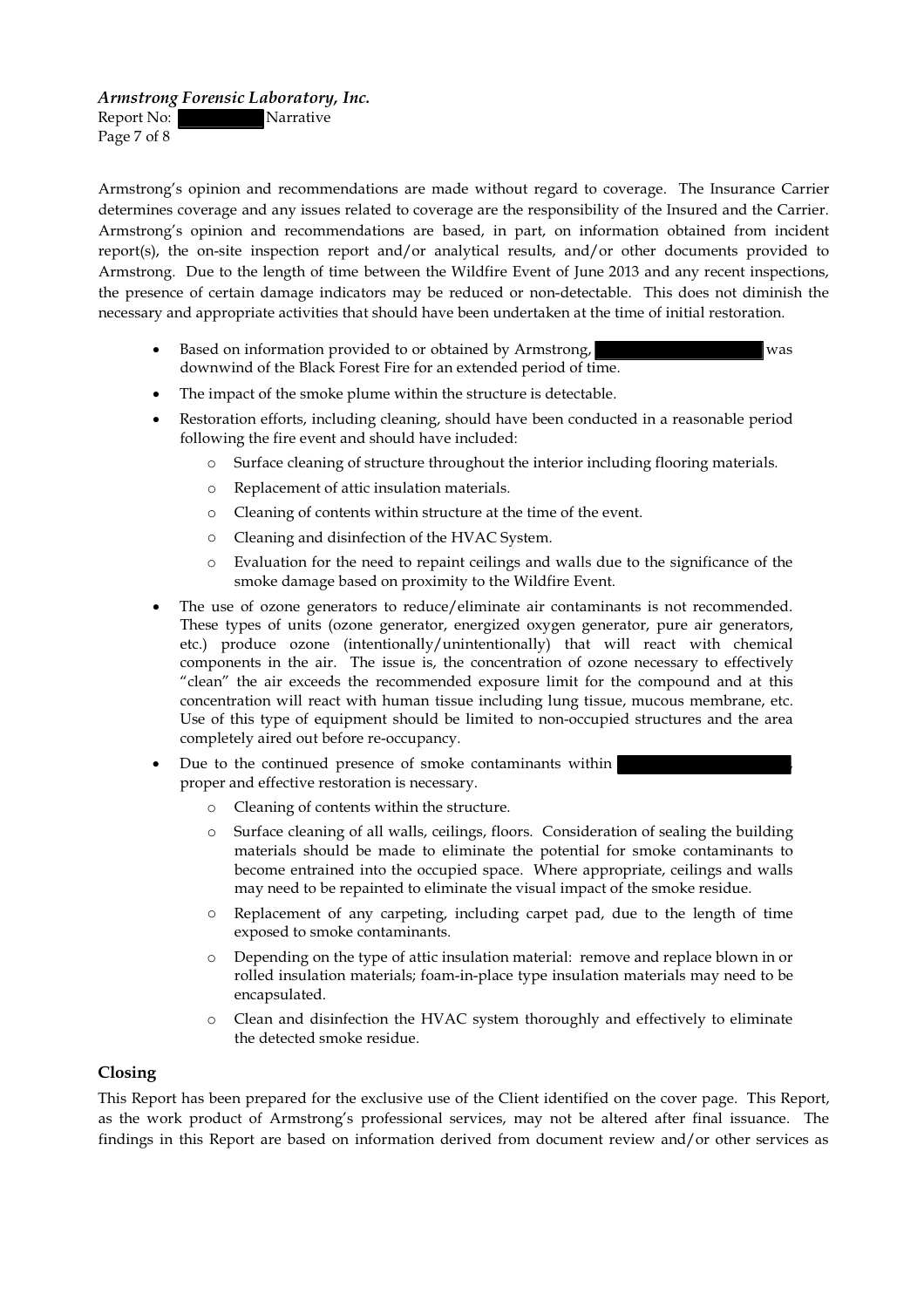Report No: Narrative Page 8 of 8

described. Property damage investigations are designed to be opinion-based due to the limitations of the investigative process itself. Therefore, Armstrong cannot represent that the referenced structure contains no potential hazards and is free from harmful or toxic contaminants. No warranties, expressed or implied, are made or intended through this report. Further, Armstrong's opinion and recommendations, when included, are not to be construed as medical interpretations or advice.

No other aspects of property damage were considered than what is described in this report. Armstrong reserves the right to change and/or supplement this report and any findings, opinions or recommendations if additional information becomes available and is provided.

Respectfully submitted, *ARMSTRONG FORENSIC LABORATORY,INC.*

Original signed by:

Marion K. Armstrong, MSPH, MBA, CIH Vice President of Services ABIH Certificate 5657 B4-0862-2 Narr/mak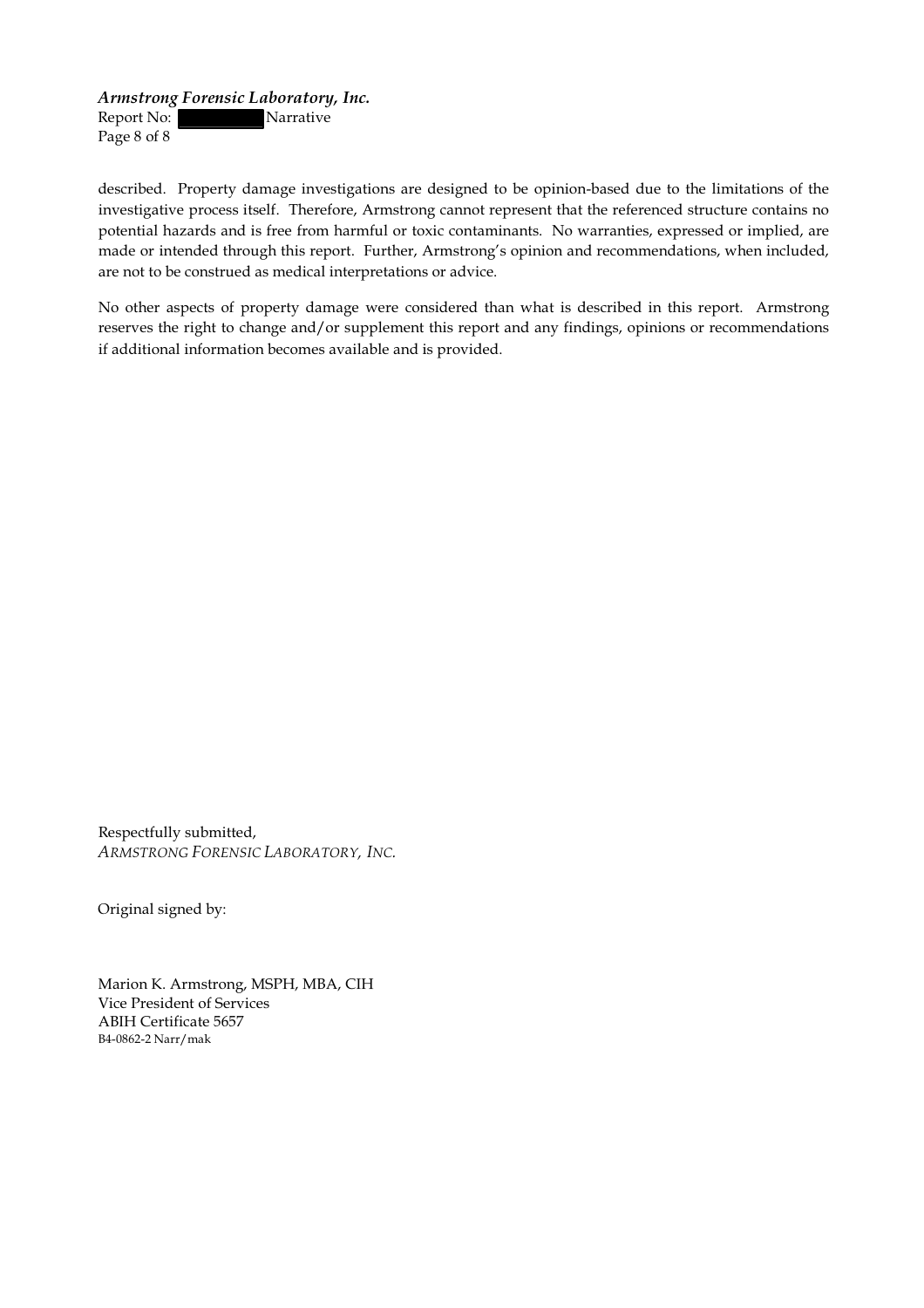*ArmstrongForensic Laboratory,Inc.* Report No: Narrative **Figures and Diagrams** Page 1 of 2



**Figure 1: General Overview of Wildfire Impact Area and Perimeter** (Source: Wildfire Today [<www.wildfiretoday.com](http://www.wildfiretoday.com))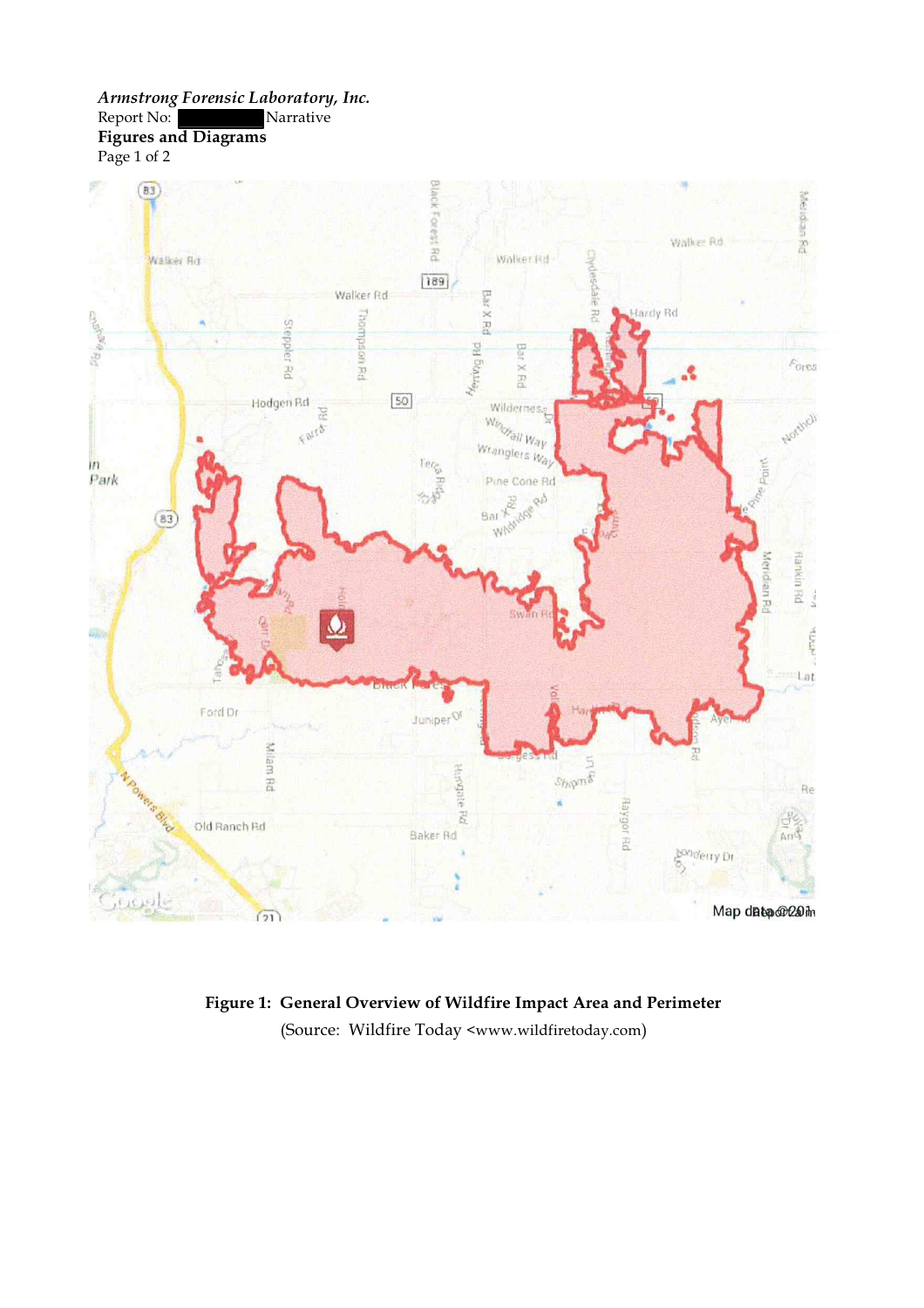*ArmstrongForensic Laboratory,Inc.* Report No: Narrative **Figures and Diagrams** Page 2 of 2



## **Figure 2: Overview of Subject Property Location,Wildfire Event Point of Origin and Localized Environmental Damage**

(Source: Google Earth: Image Date 06/12/2013 (accessed April 23, 2014)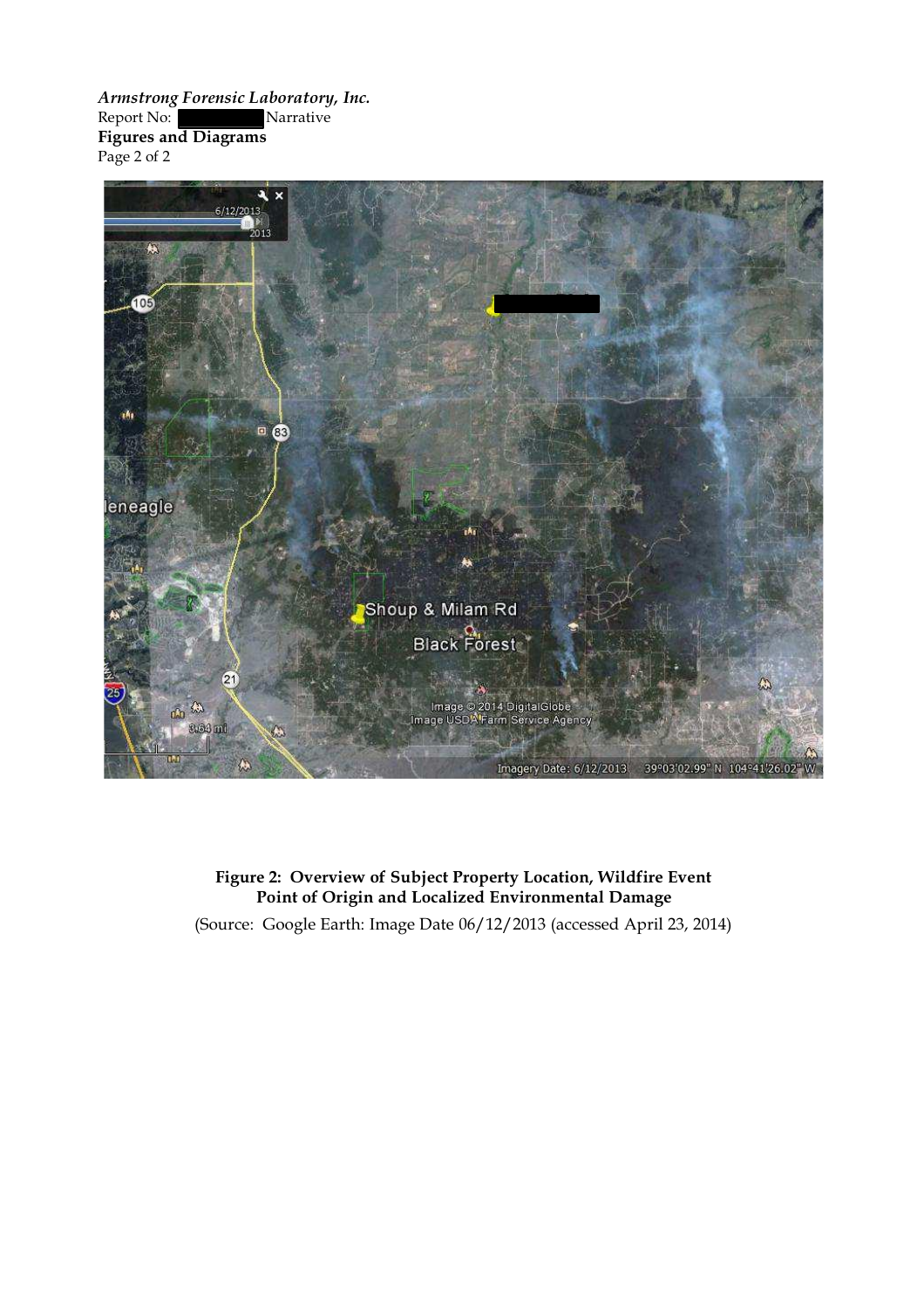Report No: Narrative

Page 1 of 2

# **Attachment A: Abbreviations and Symbols**

| % Percent         |                                                                                                   |
|-------------------|---------------------------------------------------------------------------------------------------|
| &  And            |                                                                                                   |
|                   | ®  Registered Trade Mark                                                                          |
| < less than       |                                                                                                   |
|                   |                                                                                                   |
|                   | °C degree Celsius                                                                                 |
|                   | °F  degree Fahrenheit                                                                             |
|                   |                                                                                                   |
|                   |                                                                                                   |
|                   | $\mu$ g/m <sup>3</sup> Micrograms per cubic meter                                                 |
|                   |                                                                                                   |
|                   | A2LA American Association for Laboratory Accreditation                                            |
|                   | ACGIH American Conference of Governmental Industrial Hygienists                                   |
|                   | ACS American Chemical Society                                                                     |
|                   | AIHA  American Industrial Hygiene Association                                                     |
|                   | AIHA-LAP  AIHA - Laboratory Accreditation Program                                                 |
|                   | ANSI  American National Standards Institute                                                       |
|                   |                                                                                                   |
| ASCLD/LAB         |                                                                                                   |
|                   | -International American Crime Laboratory Directors/Laboratory Accreditation Board - International |
|                   | ASHRAE American Society for Heating, Refrigeration and Air Conditioning Engineers                 |
|                   | ATSDR Agency for Toxic Substance Disease Registry                                                 |
| Avg Average       |                                                                                                   |
|                   | CDC Center for Disease Control                                                                    |
|                   | CIH Certified Industrial Hygienist                                                                |
|                   | COC  Chain-of-Custody                                                                             |
|                   | Cts/m <sup>3</sup> Counts per cubic meter of air                                                  |
|                   | DOE Department of Energy                                                                          |
| e.g.  For example |                                                                                                   |
|                   | EAA Environmental Analysis Associates, Inc.                                                       |
|                   | EPA  Environmental Protection Agency                                                              |
|                   | ESL(s)  Effective Screening Level(s)                                                              |
|                   | ETC ETC Information Services, LLC.                                                                |
|                   | GC/MS  Gas Chromatography/Mass Spectroscopy                                                       |
|                   | HEPA High Efficiency Particulate in Air                                                           |
|                   |                                                                                                   |
|                   | HVAC  Heating, Ventilation, Air Conditioning                                                      |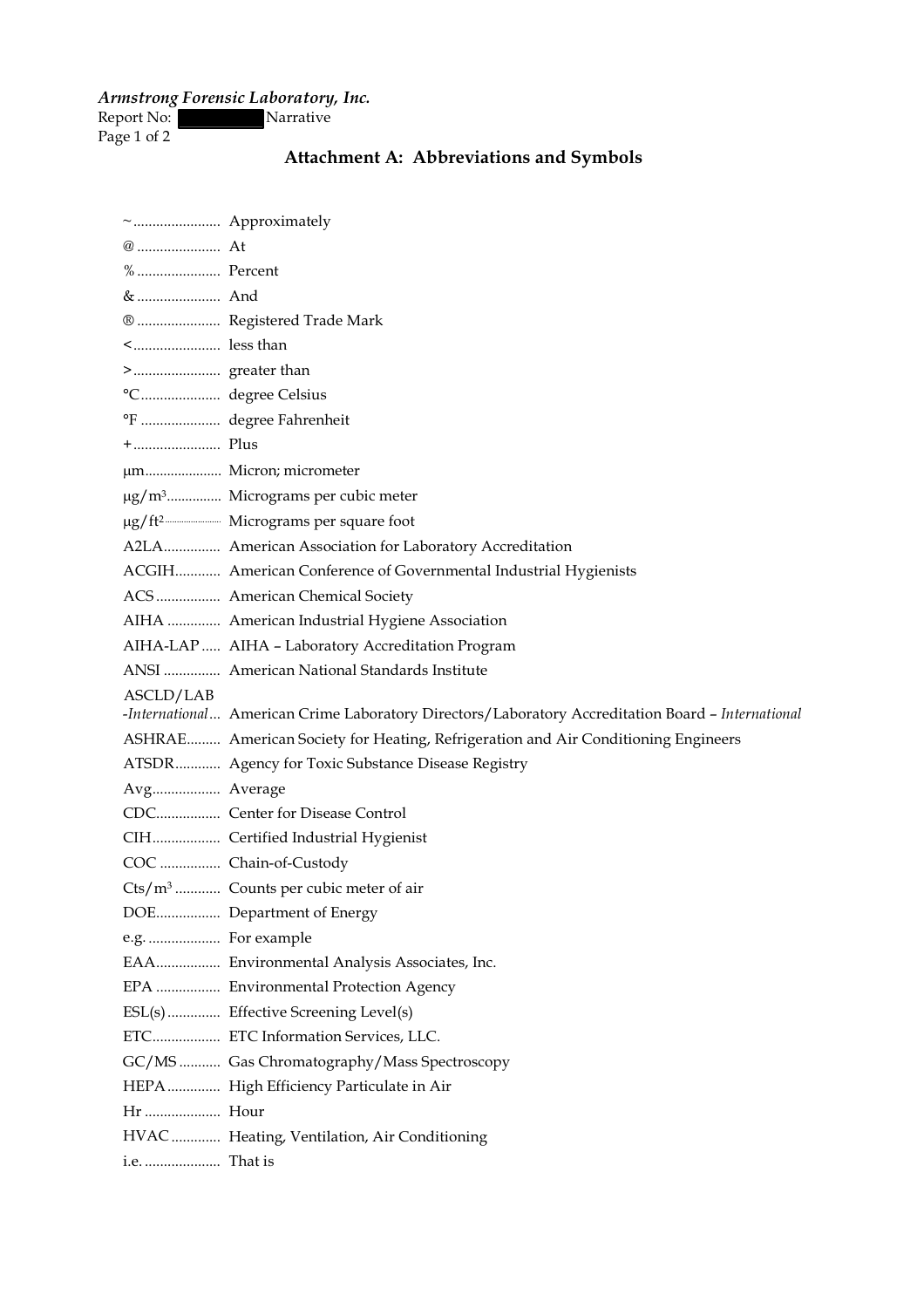Report No: Narrative

#### **Attachment A: Abbreviations and Symbols**

Page 2 of 2

|                 | IAQ Indoor Air Quality                                                                                      |
|-----------------|-------------------------------------------------------------------------------------------------------------|
|                 | IAQA Indoor Air Quality Association                                                                         |
|                 | IICRC  Institute for Inspection, Cleaning and Restoration Certification                                     |
|                 | IOM  Institute of Medicine                                                                                  |
|                 | ISO/IEC International Organization for Standardization/ International<br><b>Electrotechnical Commission</b> |
|                 |                                                                                                             |
|                 |                                                                                                             |
|                 |                                                                                                             |
| Min Minute      |                                                                                                             |
|                 | MRLs Minimum Risk Level(s)                                                                                  |
|                 | NA Not Applicable                                                                                           |
|                 | NCEH  National Center for Environmental Health                                                              |
|                 | ND None Detected                                                                                            |
|                 | NELAC  National Environmental Laboratory Accreditation Conference                                           |
|                 | NIH  National Institute of Health                                                                           |
|                 | NIEHS National Institute of Environmental Health Sciences                                                   |
|                 | NIST  National Institute of Standards and Technology                                                        |
|                 | NIOSH  National Institute of Occupational Safety and Health                                                 |
| NR Not Reported |                                                                                                             |
|                 | NWCG  National Wildfire Coordinating Group                                                                  |
|                 | OSHA Occupational Safety and Health Administration                                                          |
|                 | PJLA  Perry-Johnson Laboratory Accreditation                                                                |
|                 | PLM Polarized Light Microscopy                                                                              |
|                 | ppm Parts per million                                                                                       |
|                 | RH  Relative Humidity                                                                                       |
|                 | RIA  Restoration Industry Association, Inc.                                                                 |
|                 | SEM  Scanning Electron Microscopy                                                                           |
|                 | SOP Standard Operating Procedure                                                                            |
|                 | TAMU Texas A&M University                                                                                   |
|                 | TCEQ  Texas Commission on Environmental Quality                                                             |
|                 |                                                                                                             |
|                 | TWA Time Weighted Average                                                                                   |
|                 | TxDPS Texas Department of Public Safety                                                                     |
|                 | TxDSHS Texas Department of State Health Services                                                            |
|                 | WHO World Health Organization                                                                               |
|                 | X-Ray  X-radiation (electromagnetic radiation)                                                              |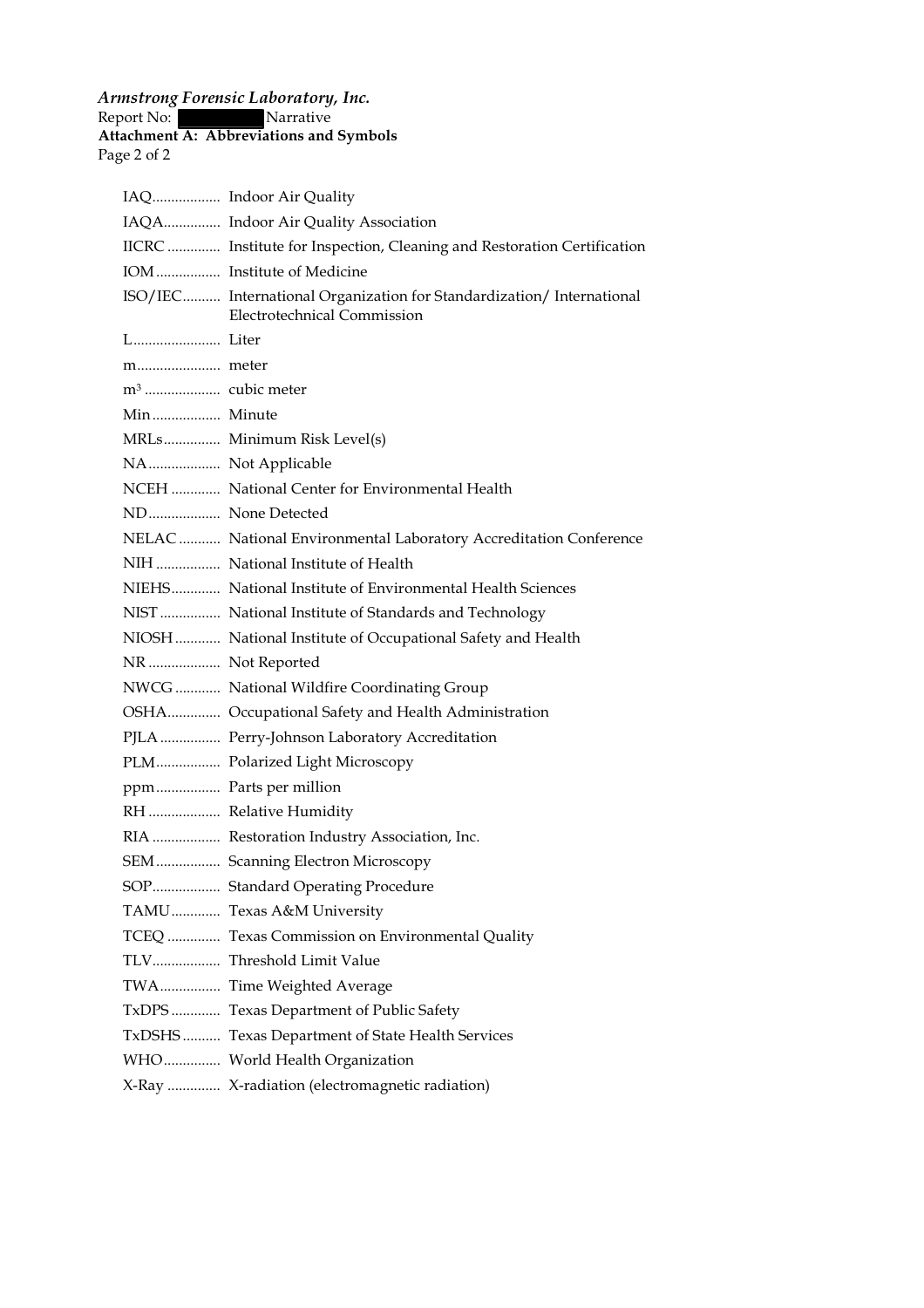Report No: Narrative

Page 1 of 2

#### **Attachment B: Resources and References**

- Agency for Toxic Substance and Disease Registry [\(ASTDR\),](http://www.atsdr.cdc.gov) website, www.atsdr.cdc.gov.
- American Industrial Hygiene Association (AIHA), *The Industrial Hygienists Guide to Indoor Air QualityInvestigations*, (1992).
- American Conference of Governmental Industrial Hygienists (ACGIH) Threshold Limit Values (TLVs®) and Biological Exposure Indices (BEIs®), 2013.
- American Society of Heating, Refrigerating and Air-Conditioning Engineers, Inc. (ASHRAE); Thermal Environmental Conditions for Human Occupancy - ASHRAE Standard (ANSI/ASHRAE 55-1992) (1992).
- Bearg, David W., *Indoor Air Quality and HVAC Systems,* Lewis Publishers, Boca Raton, Florida, (1993).
- Brooks, Bradford O., *Understanding Indoor Air Quality*, CRC Press, Boca Raton, Florida, (1992).
- Centers for Disease Control (CDC), National Center for Environmental Health (NCEH) Website: [www.cdc.gov/nceh/.](http://www.cdc.gov/nceh/)
- Department of Energy (DOE) Handbook: Fire Protection Volume II Fire Effects on Electrical and Electronic Equipment, DOE-HDBK-1062-96, August 1996.
- Department of Energy (DOE) Handbook: Fire Protection Volume I, DOE-HDBK-1062-96, August 1996.
- Drysdale, D. "An Introduction to Fire Dynamics" Wiley and Sons, 1985.
- Dunbar, Russ and V. Duty, "*Electronic Restoration: Critical Considerations*" (accessed August 21, 2013), Disaster Resource Guide web[site](http://www.disaster-resource.com) www.disaster-resource.com.
- Environmental [Protection](http://www.epa.gov) Agency (EPA), website, www.epa.gov.
- EPA, U.S. Forest Service [website,](http://www.fs.fed.us) www.fs.fed.us.
- Gallego, Eva, et. al., *Determining Indoor Air Quality and Identifying the Origin ofOdour Episodes in Indoor Environments*, Journal of Environmental Sciences, 21(2009) 333 – 339 (2009).
- Gammage, R.B. and B.A. Berven, eds., *Indoor Air and Human Health*, Lewis Publications, New York, New York (1996).
- Gammage, R.B. and D.M. Weekes, eds., *The Practitioner's Approach to Indoor Air Quality Investigations*, AIHA Publications, Fairfax, Virginia (1990).
- InciWeb, Incident [Information](http://www.inciweb.org) System website. www.inciweb.org
- Institute for Inspection, Cleaning and Restoration Certification (IICRC), website. [www.iicrc.org/consumers/care/fire-smoke-restoration](http://www.iicrc.org/consumers/care/fire-smoke-restoration)
- Institute of Medicine (IOM), *Clearingthe Air: Asthma and Indoor Air Exposures*, IOM, Committee on the Assessment of Asthma and Indoor Air, National Academy Press, Washington DC (2000).
- IOM, *Indoor Allergens: Assessing and Controlling Adverse Health Efects*, IOM, Committee on the Assessment of Health Effects of Indoor Allergens, National Academy Press, Washington DC (1993)
- Meyer, B., et. al., eds, *Formaldehyde Release from Wood Products*, American Chemical Society (ACS), ACS Symposium Series 316, (1986).
- Moore, Pat and T. Sitterley, "*Restoration Pre-Planning - the Key to Successful Recovery*" (accessed August 21, 2013), Disaster Resource Guide [website](http://www.disaster-resource.com) www.disaster-resource.com.